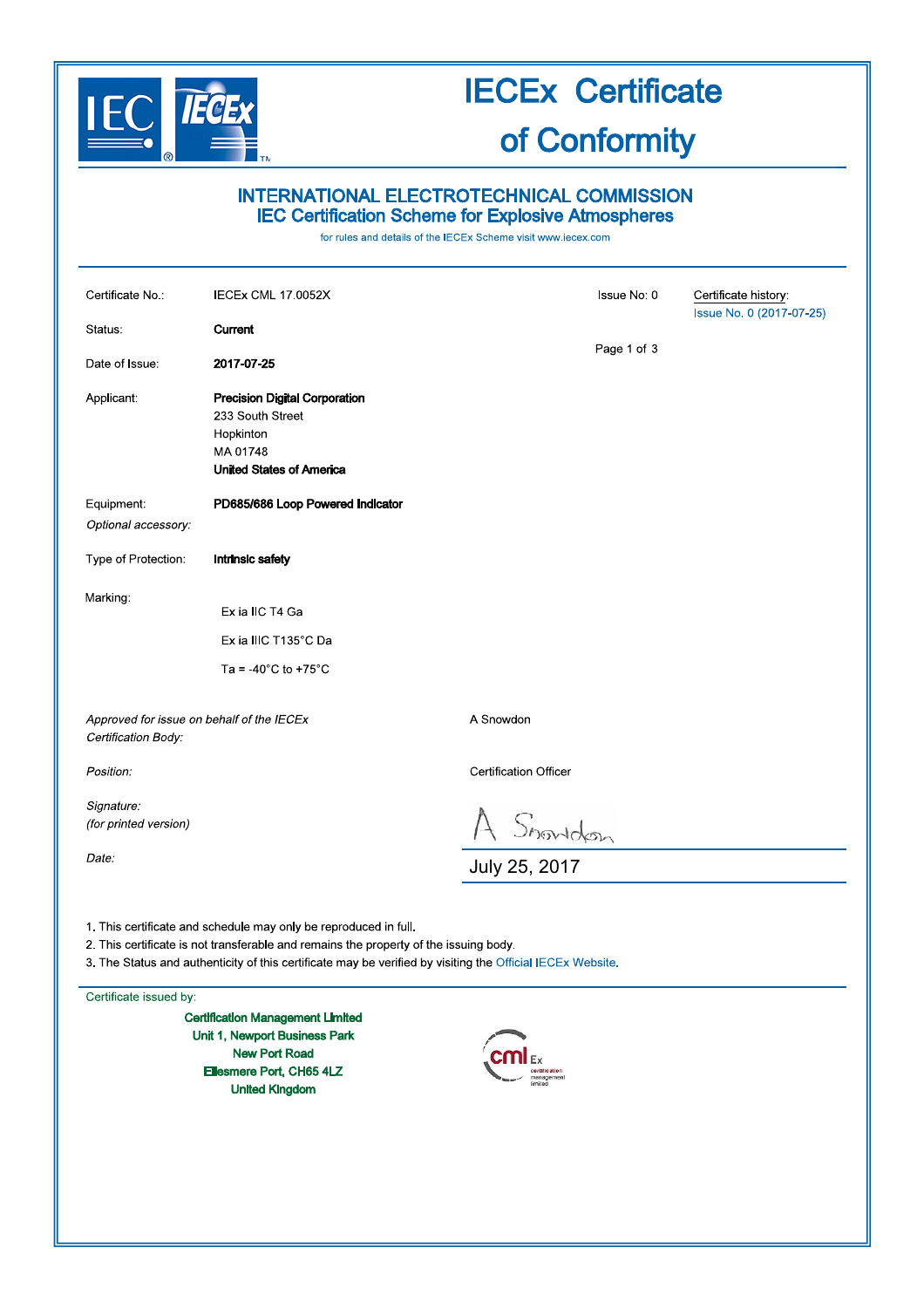

## **IECEx Certificate** of Conformity

| Certificate No: | <b>IECEX CML 17 0052X</b>            |
|-----------------|--------------------------------------|
| Date of Issue:  | 2017-07-25                           |
| Manufacturer:   | <b>Precision Digital Corporation</b> |
|                 | 233 South Street                     |
|                 | Hopkinton                            |
|                 | MA 01748                             |
|                 | United States of America             |

Issue No: 0

Page 2 of 3

Additional Manufacturing location(s):

This certificate is issued as verification that a sample(s), representative of production, was assessed and tested and found to comply with the IEC Standard list below and that the manufacturer's quality system, relating to the Ex products covered by this certificate, was assessed and found to comply with the IECEx Quality system requirements. This certificate is granted subject to the conditions as set out in IECEx Scheme Rules, IECEx 02 and Operational Documents as amended.

#### STANDARDS.

The electrical apparatus and any acceptable variations to it specified in the schedule of this certificate and the identified documents, was found to comply with the following standards:

| IEC 60079-0:2011<br>Edition:6.0    | Explosive atmospheres - Part 0: General requirements                          |
|------------------------------------|-------------------------------------------------------------------------------|
| IEC 60079-11 : 2011<br>Edition:6.0 | Explosive atmospheres - Part 11: Equipment protection by intrinsic safety "i" |
|                                    |                                                                               |

This Certificate does not indicate compliance with electrical safety and performance requirements other than those expressly included in the

Standards listed above.

#### **TEST & ASSESSMENT REPORTS:**

A sample(s) of the equipment listed has successfully met the examination and test requirements as recorded in

Test Report:

GB/CML/ExTR17.0088/00

Quality Assessment Report:

GB/SIR/QAR10,0005/07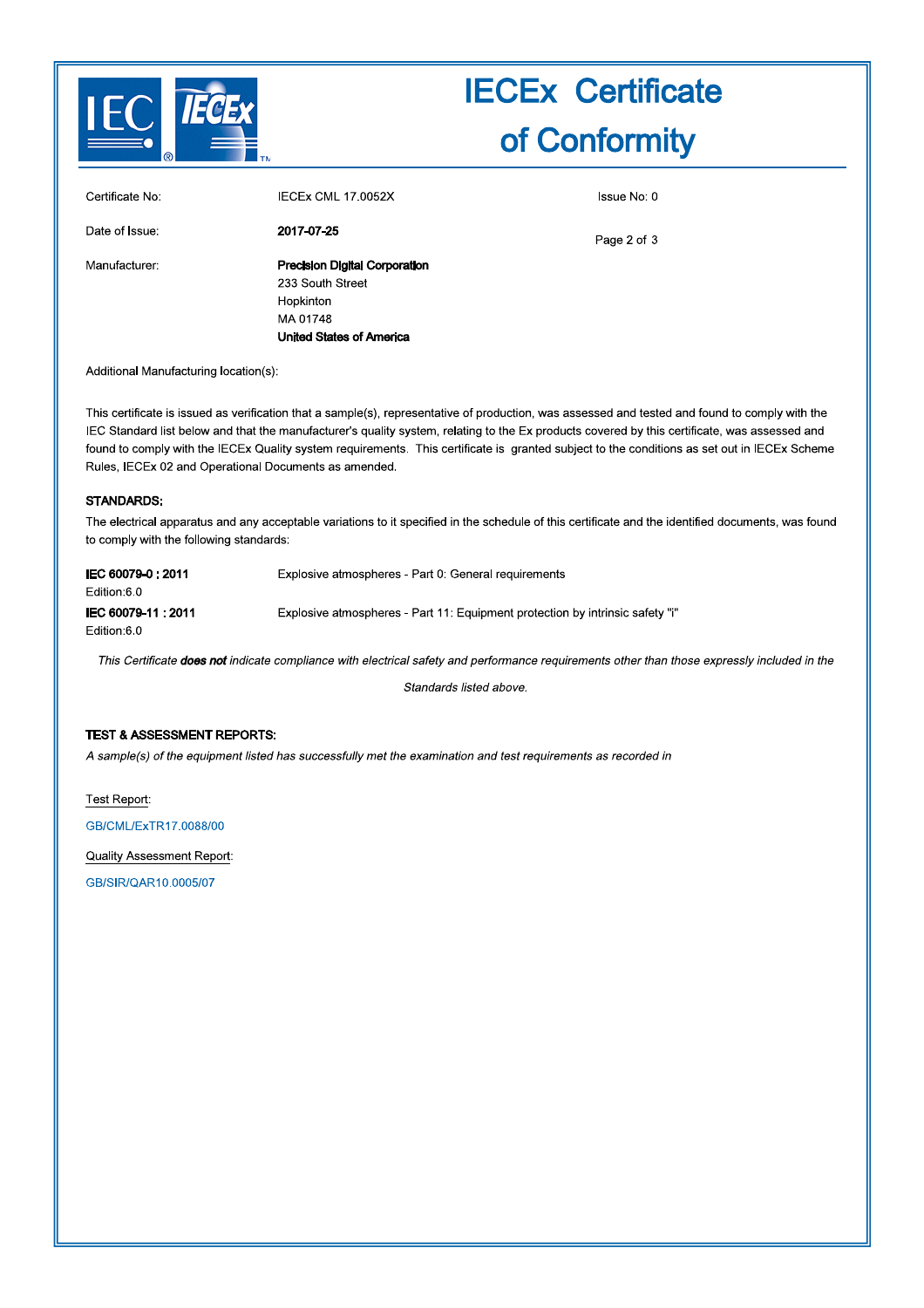

## **IECEx Certificate** of Conformity

Certificate No:

**IECEx CML 17.0052X** 

Date of Issue:

2017-07-25

Issue No: 0

Page 3 of 3

Schedule

EQUIPMENT:

Equipment and systems covered by this certificate are as follows:

PD685/686 Loop Powered Indicator

See Annex for full description

SPECIFIC CONDITIONS OF USE: YES as shown below:

See Annex for Specific Conditions of Use

#### Annex:

IECEx CML 17.0052X Annex Issue 0.pdf